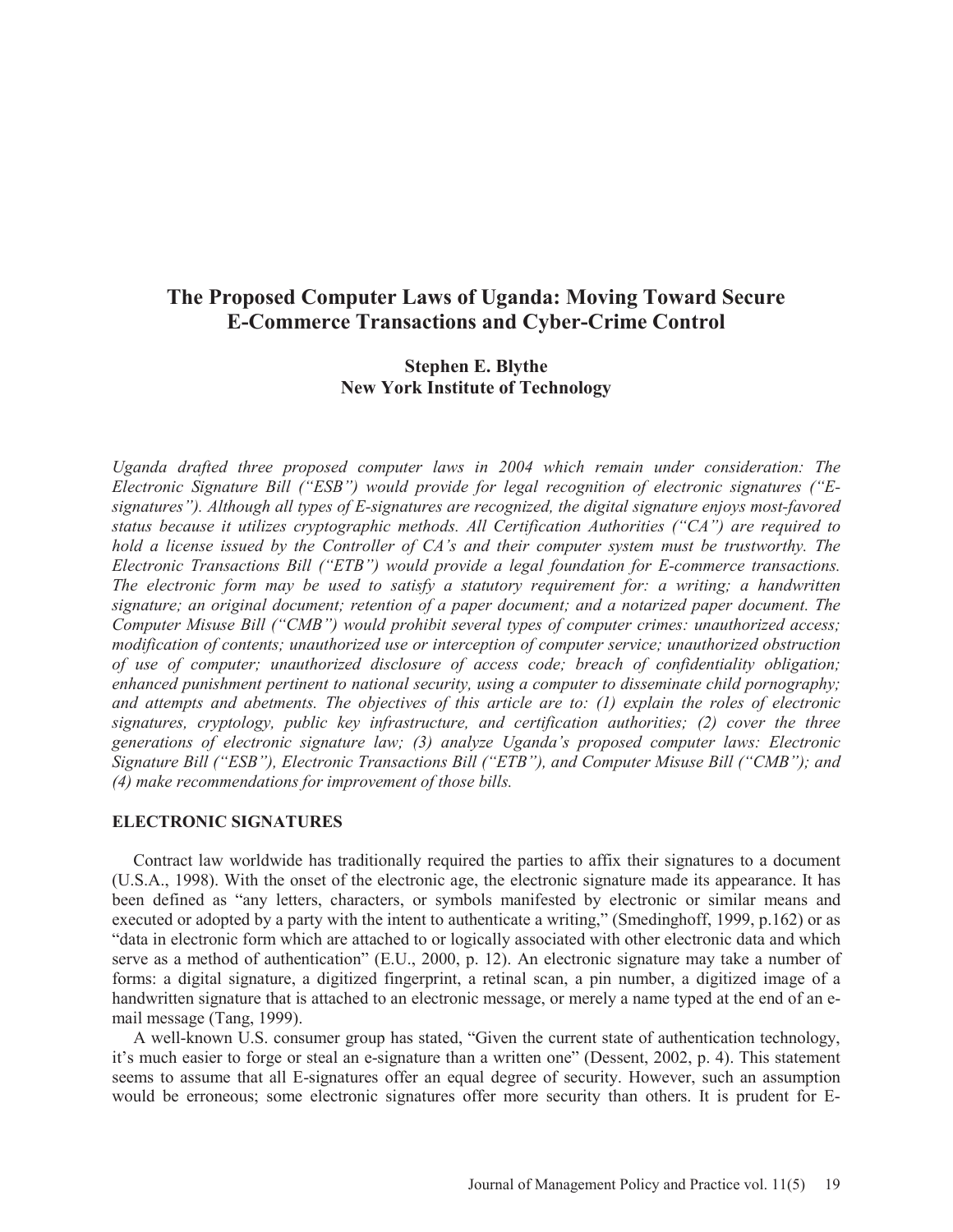commerce participants to use the more secure types of electronic signatures, notwithstanding their greater degree of complexity and expense.

# **Online Contracts: Four Levels of Security**

When entering into a contract online, four degrees of security are possible.

- A. The first level would exist if a party accepted an offer by merely clicking an "I Agree" button on a computer screen (Stern, 2002).
- B. The second level of security would be incurred if secrets were shared between the two contracting parties. This would be exemplified by the use of a password or a credit card number to verify a customer's intention that goods or services were to be purchased (Stern, 2002).
- C. The third level is achieved with biometrics. Biometric methods involve a unique physical attribute of the contracting party, and these are inherently difficult to replicate by a would-be cyber-thief. Examples include: a voice pattern, face recognition, a scan of the retina or the iris within one's eyeball, a digital reproduction of a fingerprint (Chung, 2003) or a digitized image of a handwritten signature that is attached to an electronic message. In all of these examples, a sample would be taken from the person in advance and stored for later comparison with a person purporting to have the same identity. For example, if a person's handwriting was being used as the biometric identifier, the "shape, speed, stroke order, off-tablet motion, pen pressure and timing information" during signing would be recorded, and this information is almost impossible to duplicate by an imposter (Stern, 2002). Biometric identifiers have at least two drawbacks in comparison with the digital -signature: (1) The attachment of a person's biological traits to a document does not ensure that the document has not been altered, i.e., it "does not freeze the contents of the document;" and (2) The recipient of the document must have a database of biological traits of all signatories dealt with in order to verify that a particular person sent the document (Pun, 2002). The digital signature does not have these two weaknesses and most seem to view the digital signature as preferable to biometric identifiers. Many also recommend the use of both methods; this was the course taken by the Hong Kong government in designing its identity card (Chung, 2003).
- D. The digital signature is considered the fourth level because it is more complex than biometrics. Many laypersons erroneously assume that the digital signature is merely a digitized version of a handwritten signature. This is not the case, however; the digital signature refers to the entire document (Hong Kong, 2000). It is "the sequence of bits that is created by running an electronic message through a one-way hash function and then encrypting the resulting message digest with the sender's private key" (Pun, 2002). A digital signature has two major advantages over other forms of electronic signatures: (1) it verifies authenticity that the communication came from a designated sender; and (2) it verifies the integrity of the content of the message, giving the recipient assurance that the message was not altered (Poggi, 2000).

# **Digital Signature Technology: Public Key Infrastructure**

 The technology used with digital signatures is known as Public Key Infrastructure, or "PKI" (Fischer, 2001). PKI consists of four steps:

- A. The first step in utilizing this technology is to create a public-private key pair; the private key will be kept in confidence by the sender, but the public key will be available online (A.B.A., 2001).
- B. The second step is for the sender to digitally "sign" the message by creating a unique digest of the message and encrypting it. A "hash value" is created by applying a "hash function"—a standard mathematical function—to the contents of the electronic document. The hash value, ordinarily consisting of a sequence of 160 bits, is a digest of the document's contents. Whereupon, the hash function is encrypted, or scrambled, by the signatory using his private key. Asymmetric encryption provides one of the highest—if not *the* highest—degrees of security in electronic transactions. The encrypted hash function is the "digital signature" for the document (Pun, 2002).
- C. The third step is to attach the digital signature to the message and to send both to the recipient.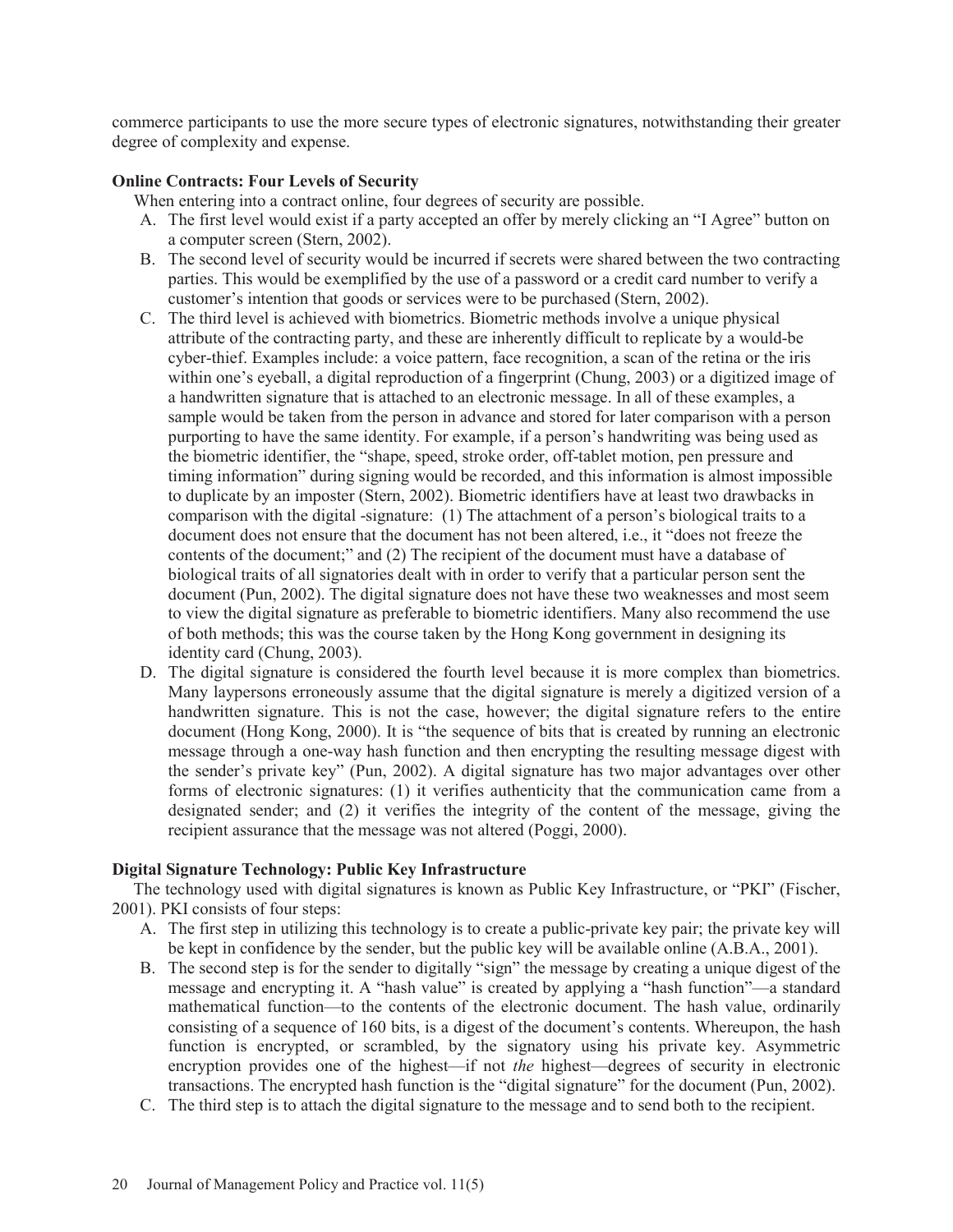D. The fourth step is for the recipient to decrypt the digital signature by using the sender's public key. If decryption is possible the recipient knows the message is authentic, i.e., that it came from the purported sender. Finally, the recipient will create a second message digest of the communication and compare it to the decrypted message digest (A.B.A., 1995-96). If they match, the recipient knows the message has not been altered (Zaremba, 2003).

## **Advantages of the Digital Signature**

 Unlike biometric and other forms of electronic signatures, the digital signature will "freeze" the contents of the document at the time of its creation. Any alterations to the document's contents will result in a different hash value. Furthermore, the encryption of the hash value with the signatory's private key "links uniquely the digital signature to the signatory, i.e., the owner of the private key." Although a handwritten signature is only "signatory-specific," the digital signature is both "signatory-specific" and "document-specific" (Pun, 2002).

 The digital signature is the only form of electronic signature which satisfies all three of the United Nations' security evaluation factors, i.e., that an electronic signature should: (1) authorize; (2) approve; and (3) protect against fraud. Authorization is achieved because the digital signature will accompany the document, which allows for confirmation of the identity of the signatory. Approval is attained via computation of the hash value of the electronic document, which freezes the contents of the document at the time of its creation, and allows for detection of any subsequent alterations. Finally, there is protection against fraud because it is extremely unlikely—virtually impossible—for anyone to determine a signatory's private key with only the public key as a starting point (Pun, 2002).

# **Disadvantages of the Digital Signature**

 The digital signature has at least two drawbacks. Firstly, since the private key of each person is rather difficult to memorize, they are most often stored in computers. If the computer is not kept in a secure location, the contents of the private key may be vulnerable. This heightens the necessity of maintaining the security of the private key and protecting it from intruders. However, it should be noted that this weakness of the digital signature is also common to most other forms of electronic signatures. The password or the PIN face similar security problems. Therefore, with good security policies and procedures, this disadvantage can be minimized (Pun, 2002).

 The other disadvantage of the digital signature pertains to the certificate, which must be issued by a Certification Authority ("CA"). Obtaining the certificate and having to interact with the CA is somewhat inconvenient and costly for the user, but over time this disadvantage should be alleviated as digital signatures become more popular, easier to use, and cheaper (Pun, 2002). Because the CA plays such a vital role in the viability of the digital signature, it is essential for the user to understand exactly what the CA does.

#### **The Critical Role of the Certification Authority**

 In order for PKI to realize its potential, it is crucial that the user be able to ensure the authenticity of the public key (available online) used to verify the digital signature. If A (the sender) and B (the receiver) are attempting to consummate an online transaction, B needs an independent confirmation that A's message is actually from A before B can have faith that A's public key actually belongs to A. It is possible that an imposter could have sent B the public key, contending that it belongs to A when in fact it does not. Accordingly, a reliable third party—the Certification Authority—must be available to register the public keys of the parties and to guarantee the accuracy of the identification of the parties (Hogan, 2000).

 The most important job of the CA is to issue certificates which confirm basic facts about the subscriber, the subject of the digital certificate. The certificate is a digitized, computer-held record containing the most pertinent information about a transaction between two transacting parties: the name and address of the CA that issued the certificate; the name, address and other attributes of the subscriber;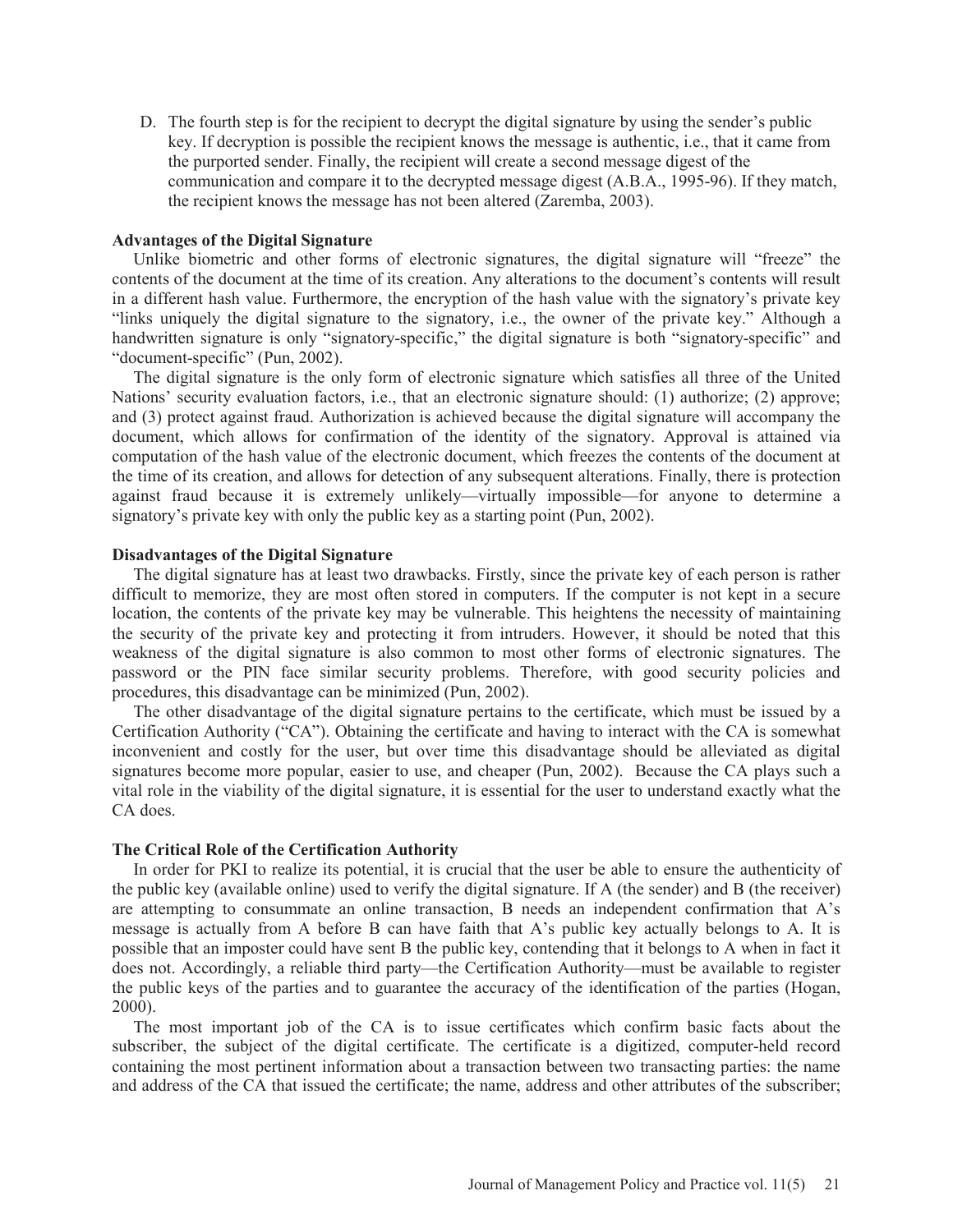the subscriber's public key; and the digital signature of the CA (Froomkin, 1996). Sufficient information will be contained in the certificate to connect a public key to the particular subscriber (Hogan, 2000).

 In making an application to a CA for a certificate, the prospective subscriber must provide some sort of photo identification card, e.g., a passport or a driver's license. If the application is approved and the certificate is issued, the CA will issue a private key to its new subscriber which corresponds to the public key. This is done, however, without disclosing the specifics of the private key. The steps in this application procedure vary somewhat from CA to CA, according to the type of certificate being offered by the CA. Ordinarily, however, once the CA has verified the genuine connection between the subscriber and the public key, the certificate will be issued (Smedinghoff, 1999).

 In order to indicate the authenticity of the digital certificate, the CA will sign it with his digital signature. Typically, the public key corresponding to the subscriber's private key will be filed in the CA's online repository which is accessible to the general public and to third parties who have need of communication with the subscriber. Additionally, the online repository contains information pertaining to digital certificates which have been revoked or suspended by the CA due to lost or expired private keys. This is an important positive aspect of PKI technology: the general public has access to the status of digital signatures, and relying third parties are kept informed, allowing them to judge whether they should place reliance on communications signed with a certain private key (Hogan, 2000).

 One of the recurring problems for digital signature lawmakers is in trying to fairly apportion the liability for risk of computer fraud between the CA and the subscriber (Osty & Pulcanio, 1999). Nations around the world have arrived at different conclusions regarding this apportionment. The problem is compounded if each CA is required to modify its practices every time it issues a certificate pertaining to a transaction affecting another jurisdiction which happens to have dissimilar digital signature laws (Berman, 2001 and Maurushat, 2005).

 A certificate is only as reputable as the CA that issues it. If the CA is unreliable and untrustworthy, the certificate is also unreliable and untrustworthy. In the final analysis, a party contracting with an unknown stranger must rely upon the CA's registration expertise and its judgment that the subscriber's identification is accurate (Hallerman, 1999).

#### **THREE GENERATIONS OF E-SIGNATURE LAW**

### **The First Generation of E-Signature Law: Technological Exclusivity**

 In 1995, the U.S. State of Utah became the first jurisdiction in the world to enact an electronic signature law (Utah, 1995). In the Utah statute, digital signatures using PKI technology were given legal recognition, but other types of electronic signatures were not. Utah was not alone in this attitude; other jurisdictions granting exclusive recognition to the digital signature and PKI include Bangladesh, India (Blythe, 2006), Malaysia, Nepal (Blythe, 2008) and Russia (Fischer, 2001). Forcing users to employ digital signatures gives them more security, but this benefit may be outweighed by the digital signature's disadvantages: more expense, lesser convenience, more complication and less adaptability to technologies used in other nations (Roland, 2001).

### **The Second Generation of E-Signature Law: Technological Neutrality**

 Jurisdictions in the Second Generation did the complete reversal of the First Generation and did not include any technological restrictions in their statutes. They did not insist upon the utilization of digital signatures, or any other form of technology, to the exclusion of other types of electronic signatures. These jurisdictions have been called "permissive" because they take a completely open-minded, liberal perspective on E-signatures and do not contend that any one of them is necessarily better than the others. Examples of permissive jurisdictions include the majority of states in the United States (Blythe, 2005 and 2008), the United Kingdom (Blythe, 2005 and 2008) Australia and New Zealand (Fischer, 2001). The disadvantage of the permissive perspective is that it does not take into account that the digital signature offers more security than other types of E-signatures (Blythe, 2009).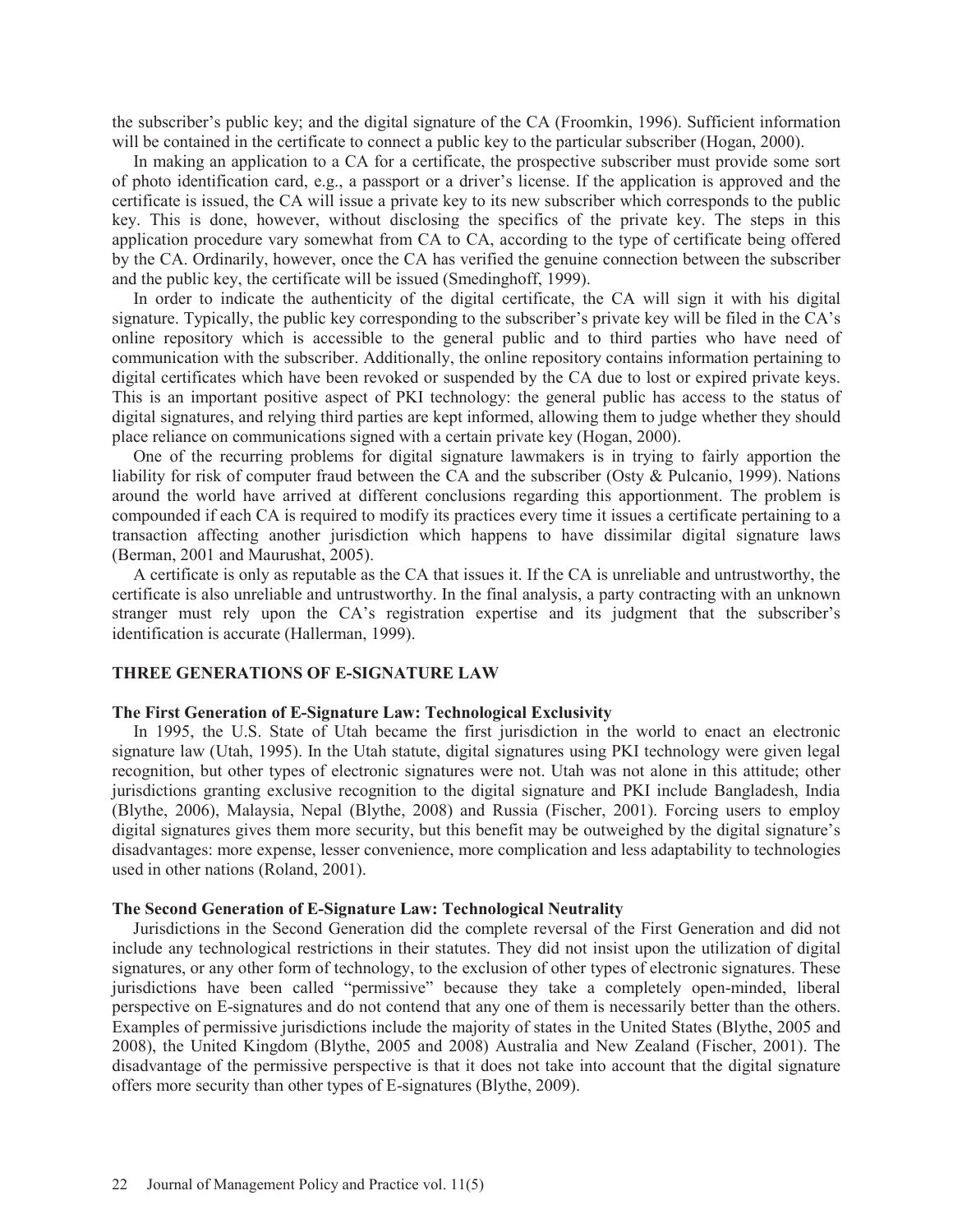#### **The Third Generation of E-Signature Law: A Hybrid**

 Singapore was in the vanguard of the Third Generation. In 1998, this country adopted a compromise position with respect to the various types of electronic signatures. Singapore's lawmakers were influenced by the UNCITRAL Model Law on Electronic Commerce (United Nations, 1996). Singapore adopted a "hybrid" model—a preference for the digital signature and PKI in terms of greater legal presumption of reliability and security, but not to the exclusion of other forms of electronic signatures. The digital signature is given more respect under the Singapore statute, but it was not granted a monopoly as in the first generation. This technological open-mindedness is commensurate with a global perspective and allows parties to more easily consummate electronic transactions with parties from other nations. Although granting legal recognition to most types of E-signatures, the Singapore statute makes a strong suggestion to users—in two ways—that they should use the digital signature because it is more reliable and more secure than the other types of E-signatures: (1) digital signatures employing PKI are given more status under rules of evidence in a court of law than other forms of electronic signatures, and Edocuments signed with them carry a legal presumption of reliability and security—these presumptions are not given to other forms of E-signatures; and (2) although all forms of E-signatures are allowed to be used in Singapore, its E-signature law established comprehensive rules for the licensing and regulation of Certification Authorities, whose critical role is to verify the authenticity and integrity of electronic messages affixed to electronic signatures (Singapore, 1998).

 In recent years, more and more nations have been joining the Third Wave. The hybrid, moderate position adopted by Singapore has now become the progressive trend in international E-signature law. The hybrid approach is the one taken by: the European Union's E-Signatures Directive (European Union, 1999); Armenia (Blythe, 2008); Azerbaijan (Blythe, 2007); Barbados (Blythe, 2006); Bermuda (Fischer, 2001), Bulgaria (Blythe, 2008); China (Blythe, 2007); Colombia (Blythe, 2010); Croatia (Blythe, 2008); Dubai (Blythe, 2007); Finland (Blythe, 2008); Hong Kong (Blythe, 2005); Hungary (Blythe, 2007); Iran (Blythe, 2006); Japan (Blythe, 2006); Lithuania (Blythe, 2007); Pakistan (Blythe, 2006); Peru (Blythe, 2010); Slovenia (Blythe, 2007); South Korea (Blythe, 2006); Taiwan (Blythe, 2006); Tunisia (Blythe, 2006); and Vanuatu (Blythe, 2006). Many other nations have adopted the hybrid approach. If Uganda enacts its Electronic Signature Bill, Uganda will become one of them.

### **UGANDA'S COMPUTER LAWS**

#### **Electronic Signature Bill**

 The Electronic Signature Bill is under consideration in Uganda (Uganda ESB, 2004-- hereinafter "ESB"). The ESB distinguishes an E-signature, an advanced E-signature, and a digital signature (Tang, 1999 and Poggi, 2000).

#### *Fulfillment of Statutory Requirements*

 If a statute requires a handwritten signature, that requirement will be deemed to have been met if a reliable E-signature is attached to an E-document (ESB s 3(1)). The digital signature is the only type of Esignature one deemed to be sufficiently reliable (ESB s 3(2)).

#### *Certification Authorities*

 Uganda's Minister of Communications ("Minister") appoints the Controller of Certification Authorities ("Controller"), who is responsible for regulation of Certification Authorities ("CA") (ESB s 20). All CA's must hold a license issued by the Controller (ESB s 21(1)). A CA is legally liable for ensuring that information on certificates (ESB ss 44-45 and 47-48) is accurate and for publishing of that information (ESB s 75); however, subscribers and relying third parties also have responsibilities (ESB ss 4, 6, 8). The ESB contains application procedures (ESB s 24), and a CA's license may be revoked if good cause exists (ESB s 26). A CA may also provide date/time stamp services (ESB s 78). All CA's must submit to an annual operational audit (ESB ss 37, 84-90) and are forbidden from engaging in activities which would increase the probability of loss to its subscribers (ESB s 79).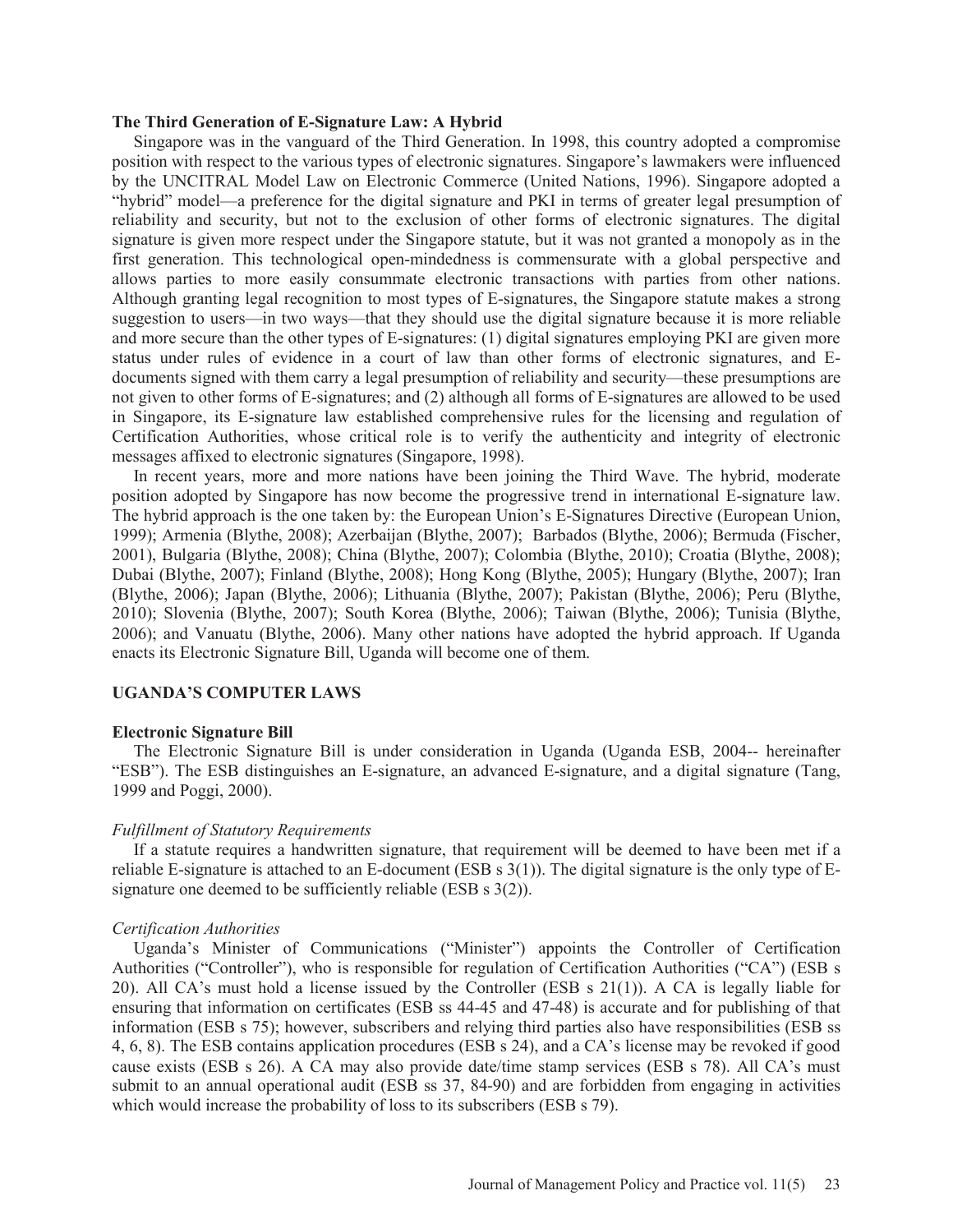### *Crimes*

It is a crime to: perform CA services without a license (ESB  $s$  21(1)-(2)); violate one's duty of confidentiality of information after having obtained knowledge of the information pursuant to the ESB (ESB s 80(1)-(2)); make a false declaration pertinent to a legal requirement under the ESB (ESB s 81); and, as a corporate officer or director, to use a corporation to carry out a violation of the ESB (ESB s  $82(1)-(2)$ ). If the ESB does not provide for a specific punishment for a violation, then the general penalty will be applicable (ESB s 91(1)).

#### **Electronic Transactions Bill**

 The Electronic Transactions Bill is also under consideration in Uganda (Uganda ETB, 2004- hereinafter "ETB"). The objectives of the ETB include: promotion of E-commerce and E-government; heightened security of E-transactions; and attainment of technological neutrality (ETB s 2(1)). The Minister of Communications is responsible for implementation of the ETB and may promulgate regulations to that effect (ETB s 33). The ETB is inapplicable to these types of documents: wills; testamentary trusts; powers of attorney; documents creating an interest and conveyance of an interest in real property which must be filed to apply to third parties; and negotiable instruments (including negotiable documents of title) (ETB s 3(1)). The ETB does not override any other law which explicitly authorizes, prohibits or regulates the use of E-documents (ETB  $\sigma$  3(2)). The ETB should be interpreted according to what is "commercially reasonable under the circumstances (ETB s 3(3))."

#### *Fulfillment of Statutory Requirements*

 If a statute requires information to be in a paper document, that requirement will be deemed to have been met if the information is in an E-document, provided it is readily accessible for subsequent reference (ETB s 5). If a statute requires the presence of a handwritten signature on a paper document, that requirement will be deemed to have been met if an E-signature is attached to an E-document (ETB s 6). If a statute requires information to be produced or retained in its original form, that requirement will be deemed to have been met if the original information is produced or retained as an E-document, provided: the integrity of the information is maintained; and it may be accessed for reference by the person to whom it is presented (ETB s  $7(1)-(2)$ ). If a statute requires the storage of information or a document, that requirement will be deemed to have been met if an E-document is stored, provided: it is accessible for subsequent reference; it is stored in its original form, or one that reasonably depicts the information; the time/place of transmission/reception are indicated; and, if a government department requires the retention, that department has consented to use of the electronic form (ETB  $\sigma$  9(1)-(3)). If a statute requires the production of information or paper documents, that requirement will be deemed to have been met with production of an E-document, provided: the method of generation of the E-document reliably ensures its integrity (ETB s 10(2)); and the E-document is readily accessible for subsequent reference (ETB s 10(1)). If a statute requires a signed document to be notarized, that requirement will be deemed to have been met if the Notary Public's "advanced or secure electronic signature" is attached to an E-document which has the subscriber's E-signature also attached (ETB s  $11(1)$ ). If a statute requires the production of a certified copy of an E-document, that requirement will be deemed to have been met with production of a "printout certified to be a true reproduction of the document..." (ETB s  $11(2)$ ). If a statute requires the production of a certified copy of a paper document, that requirement will be deemed to have been met "if an electronic copy of the document is certified to be a true copy thereof and the certification is confirmed by the use of an advanced electronic signature (ETB s 11(3))." If a statute requires multiple copies of a paper document to be delivered to one person at the same time, this requirement will be deemed to have been met if one E-document is sent to that person, provided: the E-document may be reproduced by that person (ETB s 12(1)). If a statute requires a seal to be affixed to a paper document, and the statute does not mention a method of electronic sealing, that requirement will be deemed to have been met with an Edocument, provided: the E-document expresses that it is mandated to be under seal; and the advanced Esignature of the person by whom it is required to be sealed, is attached (ETB s 12(3)). If a statute requires or permits a paper document to be sent by registered/certified mail, that statute will be deemed to have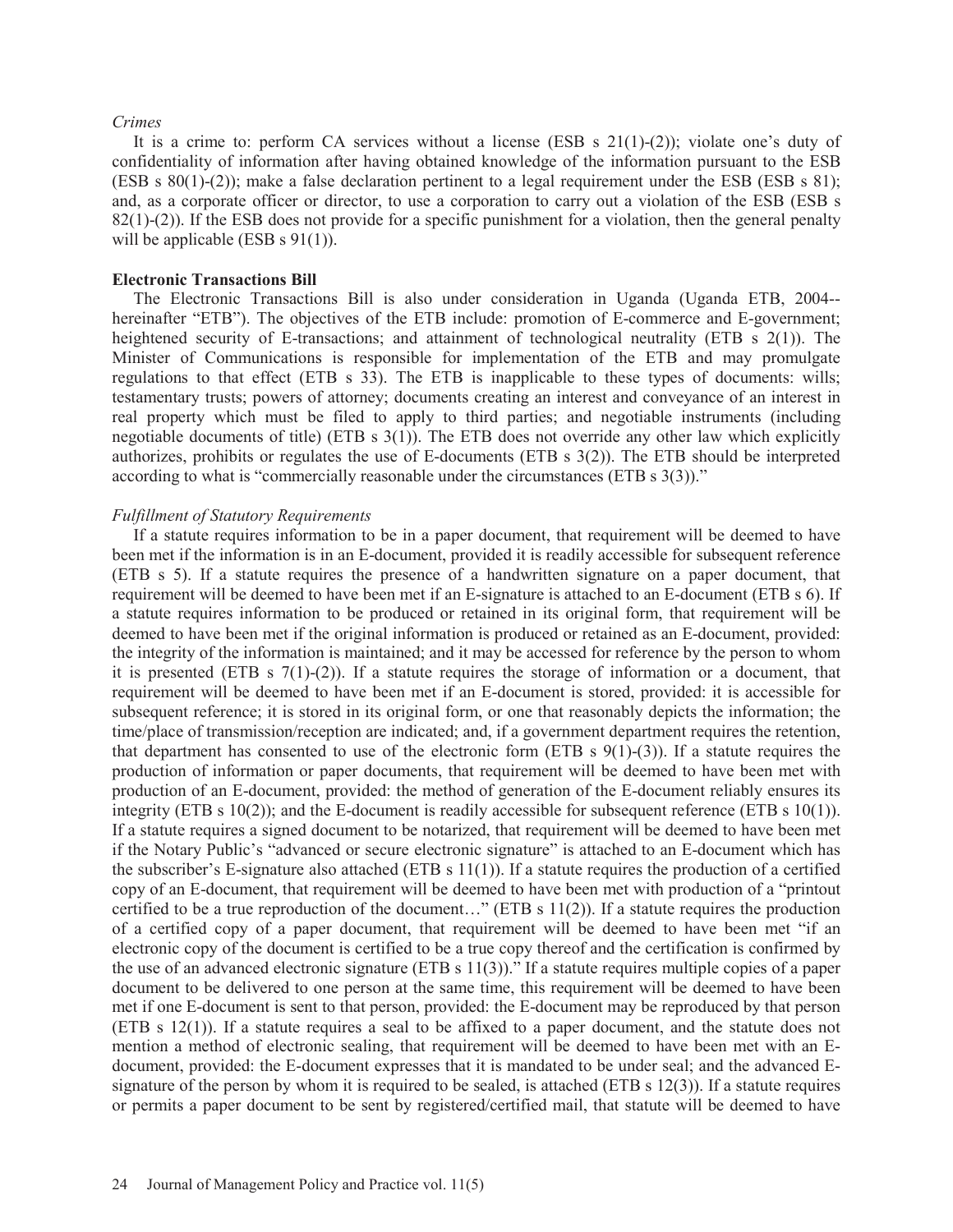been met if an E-document is sent to a service provider authorized by the Minister of Communications, is registered by that service provider and sent by the service provider to the E-mail address provided by the sender (ETB s 12(4)).

#### *Admissibility and Evidential Weight*

The ETB modifies the rules of evidence pertinent to authentication and best evidence (ETB  $\sigma$  8(1)(a)). Information in electronic form cannot be denied admission into evidence: (1) merely because of its form; or (b) if it is the best evidence, merely because it is not in its original form (ETB s 8(2)). The party seeking to have an E-document admitted into evidence has the burden of proving the E-document's authenticity, which requires a showing that the document is what the person claims it to be (ETB s 8(3)). If the best evidence rule is applicable, the party introducing an E-document must prove the integrity (ETB s 8(6)) of the computer information system in which the E-document was recorded or retained (ETB s 8(4)). Factors for the court to consider in determination of the evidential weight of an E-document include: the reliability of the computer information system; the reliability of methods used to maintain the integrity of the E-document; and the method used to identify the sender or retainer of the E-document  $(ETB s 8(5))$ .

#### *E-Contracts*

 The legal validity of information in an E-message cannot be denied merely because of its electronic form (ETB s 4(1)). A contracting party may express his intent electronically (ETB s 17). An E-contract is legally valid (ETB s 15(1)). The E-contract comes into existence at the time and place that the offeror receives the acceptance from the offeree (ETB s 15(2)); there would be no "Mailbox Rule" as in the United States. For information incorporated by reference to become part of an E-contract, it must be: (1) referenced in such a manner that a reasonable person would have noticed it and incorporated it; and (2) accessible for the other party to read, retain and retrieve it, either in electronic form or in a physical printout (but the information must be capable of reduction to electronic form by the party incorporating it) (ETB s 4(2)). Commonplace rules are provided for: automated transactions (ETB s 13); time and place of transmission and receipt (ETB ss 16(1)-(6) and 19); and attribution (ETB s 18).

# *Consumer Protections for E-Buyers*

 An E-seller must post complete and accurate information at its website to potential E-buyers, including: its identity; membership in accrediting organizations; its code of conduct; number and address of registration; officers; descriptions of goods and services offered; price, payment method, terms of agreement and delivery time; manner used to access a record of the transaction; exchange and refund policy; alternative dispute resolution method; privacy policy and security procedures used; and minimum duration of the agreement (if it an ongoing contract) (ETB s 23(1)). After placing an order, but before it becomes final, the E-buyer must be allowed to review the order in order to correct any mistakes or to cancel the order (ETB s 23(2)). The E-seller is required to execute the order within thirty (30) days after its receipt, unless the parties have made a contrary agreement (ETB s 26(1)). If the seller fails to do so, the buyer may cancel the contract after giving the seller seven (7) days' written notice (ETB s 26(2)). If the seller is unable to complete the contract because of unavailability of the goods, then the seller must immediately inform the buyer and refund all payments made within thirty (30) days of that notification (ETB s 26(3)).

 If the E-seller fails to comply with the obligations stated in the preceding paragraph, the E-buyer may cancel the order within fourteen (14) days after receipt of the goods and services (ETB s 23(3)). This is a noteworthy provision; the ETB would grant the E-commerce buyer some of the best protections in the world. If cancellation occurs, the E-buyer must return the goods or stop using the service. Whereupon, the seller must refund all payments to the buyer less any transportation and handling cost incurred by the seller in return of the goods (ETB s 23(4)).

 The E-seller is required to use a secure payment system (ETB s 23(5)). If the E-seller fails to do so, it is liable for any pertinent damages incurred by the E-buyer due to the insecure system (ETB s 23(6)). The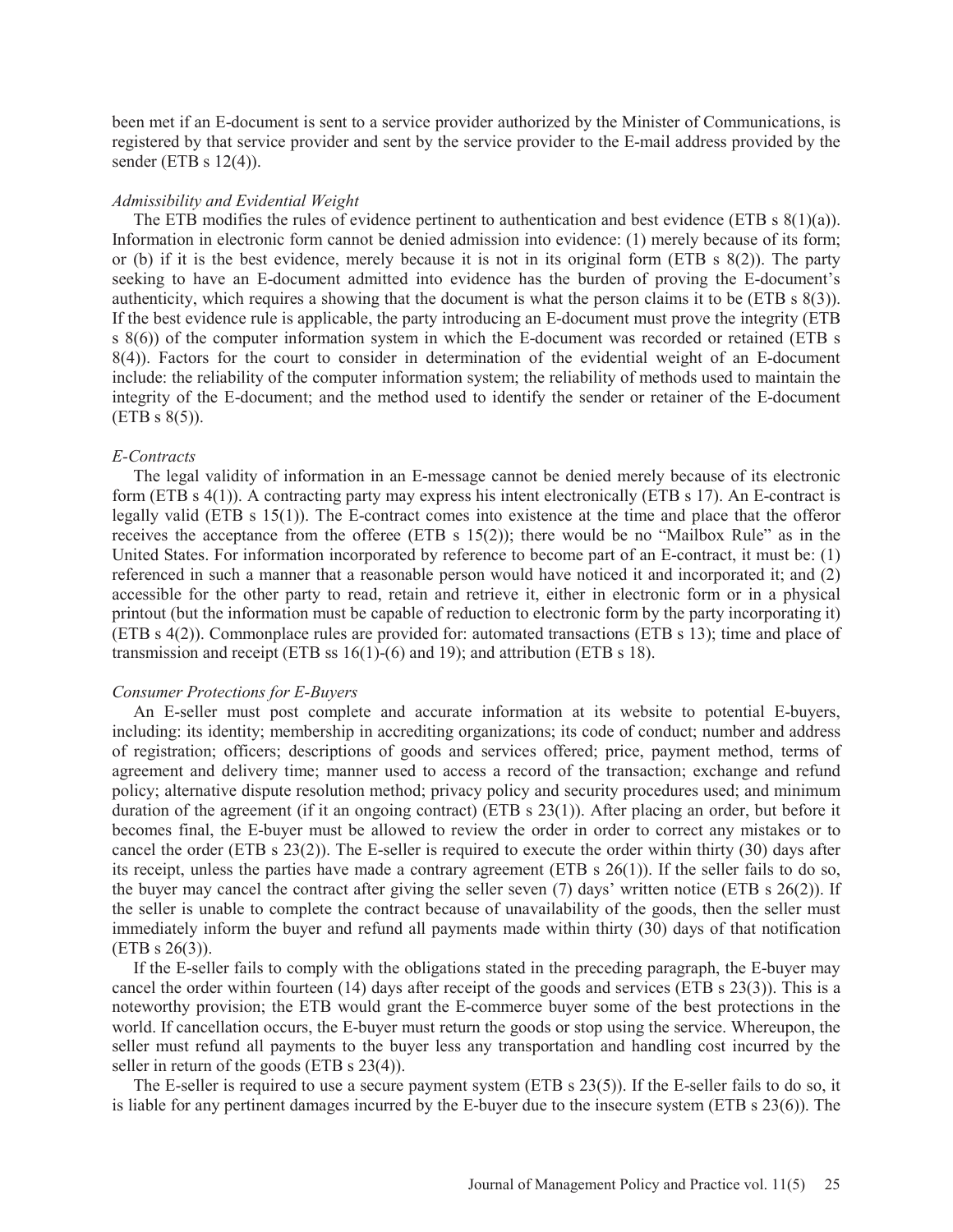aforementioned consumer protections are inapplicable to: financial and investment service transactions; auctions; purchases of food and drink to be ordinarily consumed at a worksite or at home; services beginning with the consumer's consent before the end of the seven (7) day period mentioned in the next paragraph; transactions in which the price is dependent on the vagaries of the financial markets; custommade goods; perishable goods; audio/video recordings or software that has been unsealed by the consumer; reading materials; gambling; and when the transaction relates to "accommodation, transport, catering or leisure services" and the E-seller has agreed to provide them on a date certain or during a period certain (ETB s 23(7)).

 An E-buyer may cancel the contract within seven (7) days of receipt of the goods, on in a service contract, within seven (7) days of the date the contract was consummated (ETB s 24(1)). If payment has already been made, the buyer is entitled to a full return of the amount paid (ETB s 24(3)), less any transportation and handling charges incurred by the seller in return of the goods (ETB s 24(2)). These provisions do not prejudice any consumer right created by other laws (ETB s 24(4)).

 If a party sends unsolicited advertisements to a consumer by E-mail, the receiver must be given the option of removing his name from the mailing list and must be informed the source from which the party obtained the consumer's name and E-mail address (ETB  $s$  25(1)). If the offending party fails to do so, he is punishable with a maximum fine of 1,440,000 shillings and/or three years' imprisonment (ETB s 25(2)). If the party continues to send unwelcome E-mail advertisements after being advised not to do so, he may be punished further with an additional fine of 1,440,000 shillings and/or three years' imprisonment (ETB s 25(3)).

 The aforementioned consumer protections will be effective irrespective of whether domestic or foreign law governs the interpretation of the contract (ETB s 27). The aforementioned consumer protections may not be avoided by agreement of the parties (ETB s 28).

#### *Liability of Internet Service Providers*

 As a general rule, an internet service provider is not criminally or civilly liable for mere dissemination of infringing or offensive material on behalf of another party (ETB s 29(1)-(2)), or merely providing a link whereby a user may obtain access to infringing or offensive material (ETB s 30). There is no general obligation to monitor the material which is disseminated over the internet by the service provider (ETB s 32). If a person believes offensive or infringing material is being disseminated by the service provider, that person should give written notice to the service provider (ETB s 31).

#### *E-Government*

 A government department may elect to accept or issue E-documents or E-payments (ETB s 20). The implementation of E-government is not mandatory. If it elects to offer E-government services, format and other requirements may be specified by each department (ETB s 21).

### **Computer Misuse Bill**

 The Computer Misuse Bill is also under consideration in Uganda (Uganda CMB, 2004—hereinafter, "CMB"). The CMB would prohibit: obtaining unauthorized access to a computer (CMB s 9); obtaining unauthorized access to a computer for the purpose of commission of a further crime (CMB s 10); obtaining a computer access code without authorization (CMB s 14); violation of one's duty to maintain confidentiality of information obtained pursuant to the CMB (CMB s 15); use of a computer to access, obtain, disseminate or sell child pornographic material (CMB s 18); and acts of aiding or abetting the commission of the aforementioned crimes (CMB s 17). More stringent punishments are provided for if the computer is "protected" (CMB s 16). Law enforcement authorities are authorized to conduct searchand-seizure operations in furtherance of enforcement of the CMB (CMB s 19), and the CMB would provide for "long arm" jurisdiction over offending foreign parties (CMB s 21).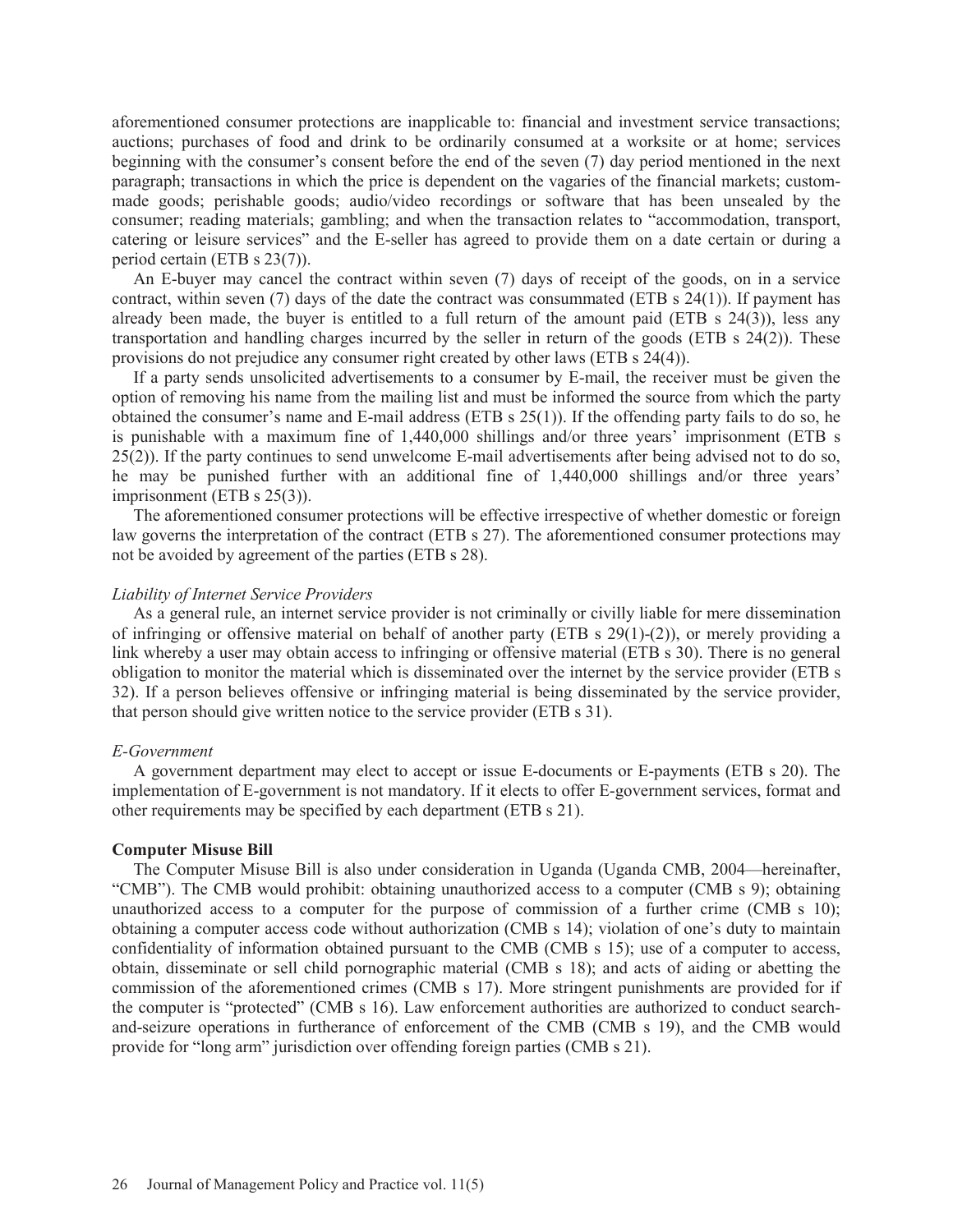#### **SUMMARY: UGANDA'S COMPUTER LAWS**

 The ESB is third-generation and provides for compulsory licensing of CA's. The ETB contains ordinary E-contract rules for automated transactions, attribution, acknowledgement of receipt, and time/place of transmission/reception; and ordinary E-government and internet service provider rules are listed. One of the ETB's distinguishing positive aspects concerns fulfillment of statutory requirements relating to notarization, certification, and contract under seal. However, the most impressive portion of the ETB is its comprehensive list of consumer protections for E-commerce buyers: required information of the E-seller to be listed at its website; final review of agreement by buyer before consummation; 14-day window to cancel the contract if the information or final review is not given; utilization of a secure payment system by seller, with seller liable to buyer for damages caused by its failure thereof; 7-day, "noquestions-asked" window to cancel the contract after it has been consummated, with buyer merely having to return goods to seller; and prohibition against sending unsolicited E-mail advertising to a consumer after being asked to cease doing so.

 The CMB is a good computer crimes law It is similar to Singapore's Computer Misuse Act (Singapore, 1993) and is potentially far-reaching because it provides for "long arm" jurisdiction.

# **RECOMMENDATIONS FOR IMPROVEMENT OF UGANDA'S PROPOSED COMPUTER LAWS**

#### **Electronic Signature Bill**

#### *Add Reciprocal Recognition of Foreign CA's and Certificates Issued by Foreign CA's*

 Most international E-commerce laws now provide for various forms of legal recognition of foreign CA's and certificates issued in foreign countries, the ESB fails to do this. This is essential because Ecommerce transactions often straddle international borders. Turkey's Electronic Signature Law is a typical example and can be used as a model (Turkey, 2004).

#### *Assign More Potential Liability to CA's*

 It is unusual in international E-signature law to find as much limitation of a CA's liability as in Uganda. This needs to be changed. Too much responsibility is placed upon the shoulders of the subscriber, and too little responsibility is assigned to the CA. Some of the burden of potential liability should be transferred from the subscriber to the CA. The computer law of the Republic of Vanuatu can be used as a model (Vanuatu, 2000).

#### **Electronic Transactions Bill**

#### *Information Technology Courts*

 Because of the specialized knowledge often required in the adjudication of E-commerce disputes, Information Technology ("I.T.") Courts should be established as a court-of- first-instance for them. The I.T. Courts would be tribunals consisting of three experts. The chairperson would be an attorney versed in E-commerce law, and the other two persons would be an I.T. expert and a business management expert. The attorney would be required to hold a law degree and be a member of the bar with relevant legal experience; the I.T. person would be required to hold a graduate degree in an I.T.-related field and have experience in that field; and the business management expert would be required to hold a graduate degree in business administration and have managerial experience. The E-commerce law of Nepal can be used as a model (Nepal, 2005).

#### *Mandatory E-Government*

 In order to reduce cost and to make governmental functions more convenient for citizens, Egovernment needs to be emphasized and mandated. By established deadlines, governmental departments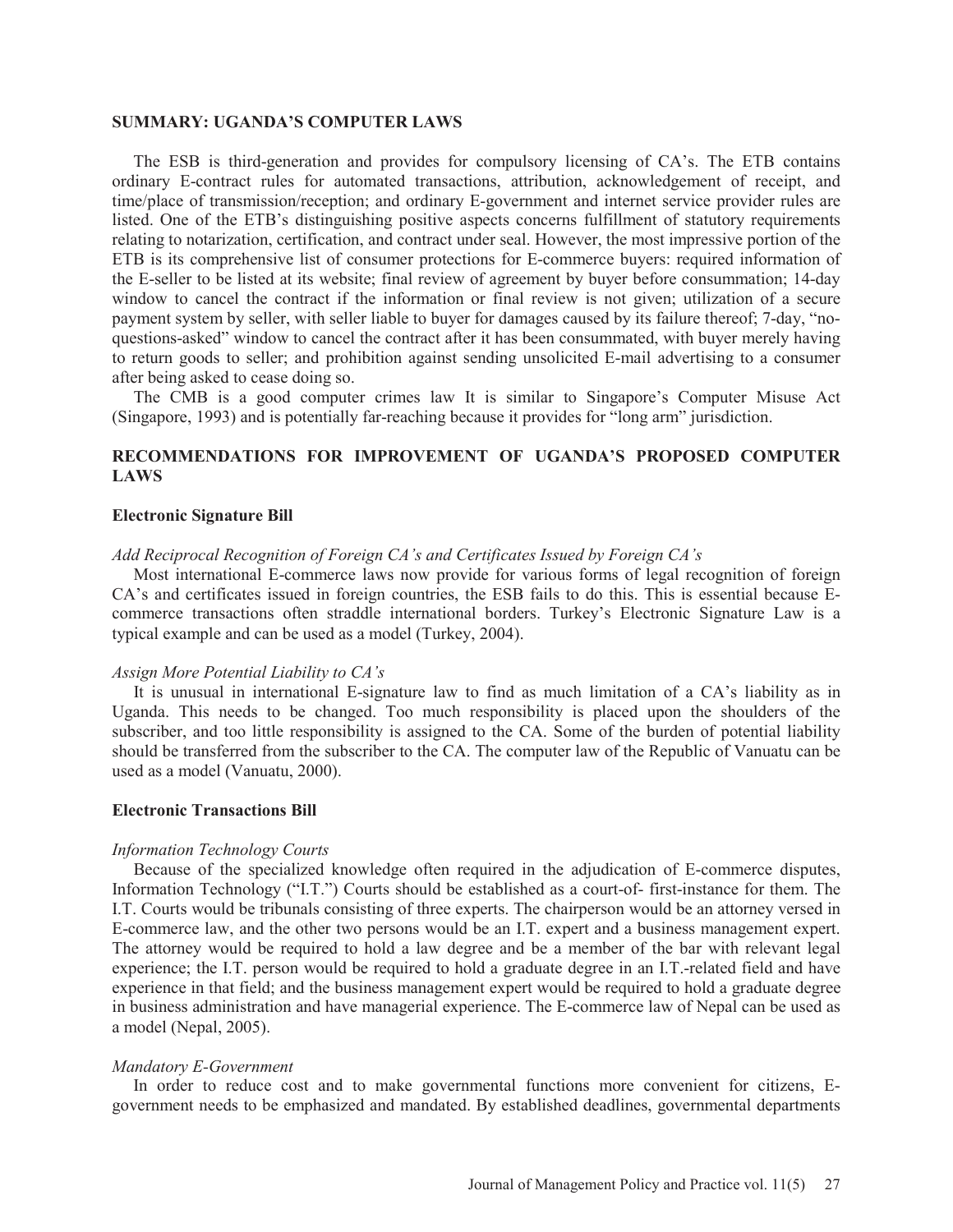should begin to convert to provision of online services if possible. In Hong Kong, for example, a substantial number of government services may now be accessed online, e.g., the scheduling of an interview for a visa or the scheduling of a wedding before a public official (Chung, 2003).

# *Eliminate the Exclusion for Wills*

 The ETB excludes wills from its coverage. The result is that a will is required to be in paper form with a handwritten signature affixed to it in order to be enforceable. This exclusion should be eliminated. Electronically-signed wills should be recognized. There is evidence that the aversion to electronic wills is beginning to dissipate. In 2005, the U.S. State of Tennessee became the first American jurisdiction to recognize the legal validity of a will that is executed with an electronic signature (Ross, 2005).

# **Computer Crimes Bill**

 The following crime should be added to the CCB: Intentional Injection of a Virus Into a Computer System. This crime is especially heinous because of its potential for infliction of extreme damage to the Ugandan economy as well as to the international economy. The punishment should be stringent, as follows: first offense, mandatory ten years' imprisonment, without parole; second offense, mandatory twenty years' imprisonment, without parole; and third offense, mandatory life imprisonment, without parole.

# **REFERENCES**

American Bar Association ("A.B.A.") (1995-96), Section of Science & Technology, Information Security Committee, Electronic Commerce & Information Technology Division, *Digital Signature Guidelines*, p. 9; http://www.abanet.org/ftp/pub/scitech/ds-ms.doc .

American Bar Association ("A.B.A.") (2001), *PKI Assessment Guidelines (Public Draft for Comment No. 25)*, V 0.30 at 301 and 305; http://www.abanet.org/scitech/ec/isc/pagv30.pdf. Under the proposed Ugandan law, the private key is defined as "the key of a key pair used to create a digital signature." ESB, section 1. The "key pair" is defined as "a private key and its corresponding public key in an asymmetric cryptosystem, where the public key can verify a digital signature that the private key creates." *Id.* Under the proposed Ugandan law, a public key is defined as "the key of a key pair used to verify a digital signature and listed in the digital signature certificate." *Id.* The private key and the public key are examples of what the proposed Ugandan law refers to as electronic-signature products—"configured hardware or software, or relevant components thereof, which are intended to be used by a [Certification Authority] for the provision of electronic signature services *or are intended to be used for the creation or verification of electronic signatures*." *Id.* (Emphasis added.)

Antigua and Barbuda (2006). *Electronic Transactions Act*.

Bahamas, Commonwealth of (2003). *Electronic Communications and Transactions Act.*

Banks, Amanda (24 July 2009). E-Commerce Solutions Continue to Flourish in Caribbean. *Tax-News.Com*, London.

Barbados (8 March 2001). *Electronic Transactions Act, Cap. 308B*.

Berman, Andrew B. (2001). Note, International Divergence: The 'Keys' To Signing on the Digital Line— The Cross-Border Recognition of Electronic Contracts and Digital Signatures. *Syracuse Journal of International Law and Commerce*, 28, 125.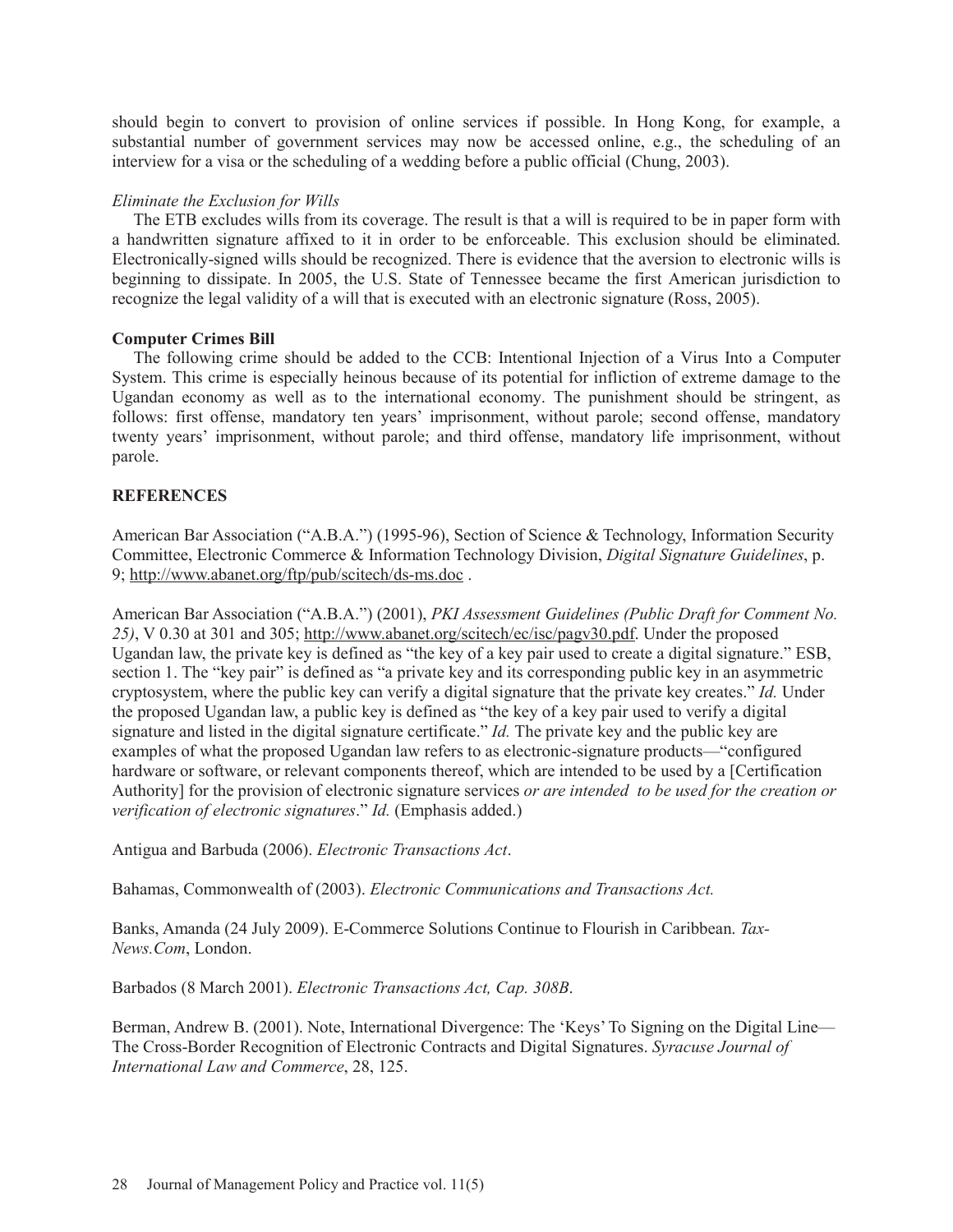Blythe, Stephen E. (2008). Armenia's Electronic Document and Electronic Signature Law: Promotion of Growth in E-Commerce via Greater Cyber-Security. *Armenian Law Review*.

Blythe, Stephen E. (2007). Azerbaijan's E-Commerce Statutes: Contributing to Economic Growth and Globalization in the Caucasus Region. *Columbia Journal of East European Law*, 1, (1), 44-75.

Blythe, Stephen E. (2006). The Barbados Electronic Transactions Act: A Comparison with the U.S. Model Statute. *Caribbean Law Review*, 16, (1).

Blythe, Stephen E. (2008). Bulgaria's Electronic Document and Electronic Signature Law: Enhancing E-Commerce With Secure Cyber-Transactions. *Transnational Law and Contemporary Problems*, 17, (2), 361.

Blythe, Stephen E. (2007). China's New Electronic Signature Law and Certification Authority Regulations: A Catalyst for Dramatic Future Growth of E-Commerce. *Chicago-Kent Journal of Intellectual Property*, 7, (1).

Blythe, Stephen E. (2010). Computer Law of Colombia and Peru: A Comparison With the U.S. Uniform Electronic Transactions. *Internet Policies and Issues*, Chapter 2 (New York: Nova Science Publishers, Inc., Frank Columbus, Ed.).

Blythe, Stephen E. (2008). Croatia's Computer Laws: Promotion of Growth in E-Commerce Via Greater Cyber-Security. *European Journal of Law and Economics*, 26, (1), 75-103.

Blythe, Stephen E. (2007). The Dubai Electronic Transactions Statute: A Prototype for E-Commerce Law in the United Arab Emirates and the G.C.C. Countries. *Journal of Economics and Administrative Sciences*, 22, (1), 103.

Blythe, Stephen E. (May, 2008). E-Signature Law and E-Commerce Law of the European Union and its Member States. *The Ukrainian Journal of Business Law*, pp. 22-26.

Blythe, Stephen E. (2008). Finland's Electronic Signature Act and E-Government Act: Facilitating Security in E-Commerce and Online Public Services. *Hamline Law Review*, 31, (2), 445-469.

Blythe, Stephen E. (2005). Electronic Signature Law and Certification Authority Regulations of Hong Kong: Promoting E-Commerce in the World's "Most Wired" City. *North Carolina Journal of Law and Technology*, 7, 1.

Blythe, Stephen E. (2007). Hungary's Electronic Signature Act: Enhancing Economic Development With Secure E-Commerce Transactions. *Information and Communications Technology Law*, 16, (1), 47-71.

Blythe, Stephen E. (2006). A Critique of India's Information Technology Act and Recommendations for Improvement. *Syracuse Journal of International Law and Commerce*, 34, 1.

Blythe, Stephen E. (2006). Tehran Begins to Digitize: Iran's E-Commerce Law as a Hopeful Bridge to the World. *Sri Lanka Journal of International Law,* vol.18.

Blythe, Stephen E. (2006). Cyber-Law of Japan: Promoting E-Commerce Security, Increasing Personal Information Confidentiality and Controlling Computer Access. *Journal of Internet Law*, 10, 20.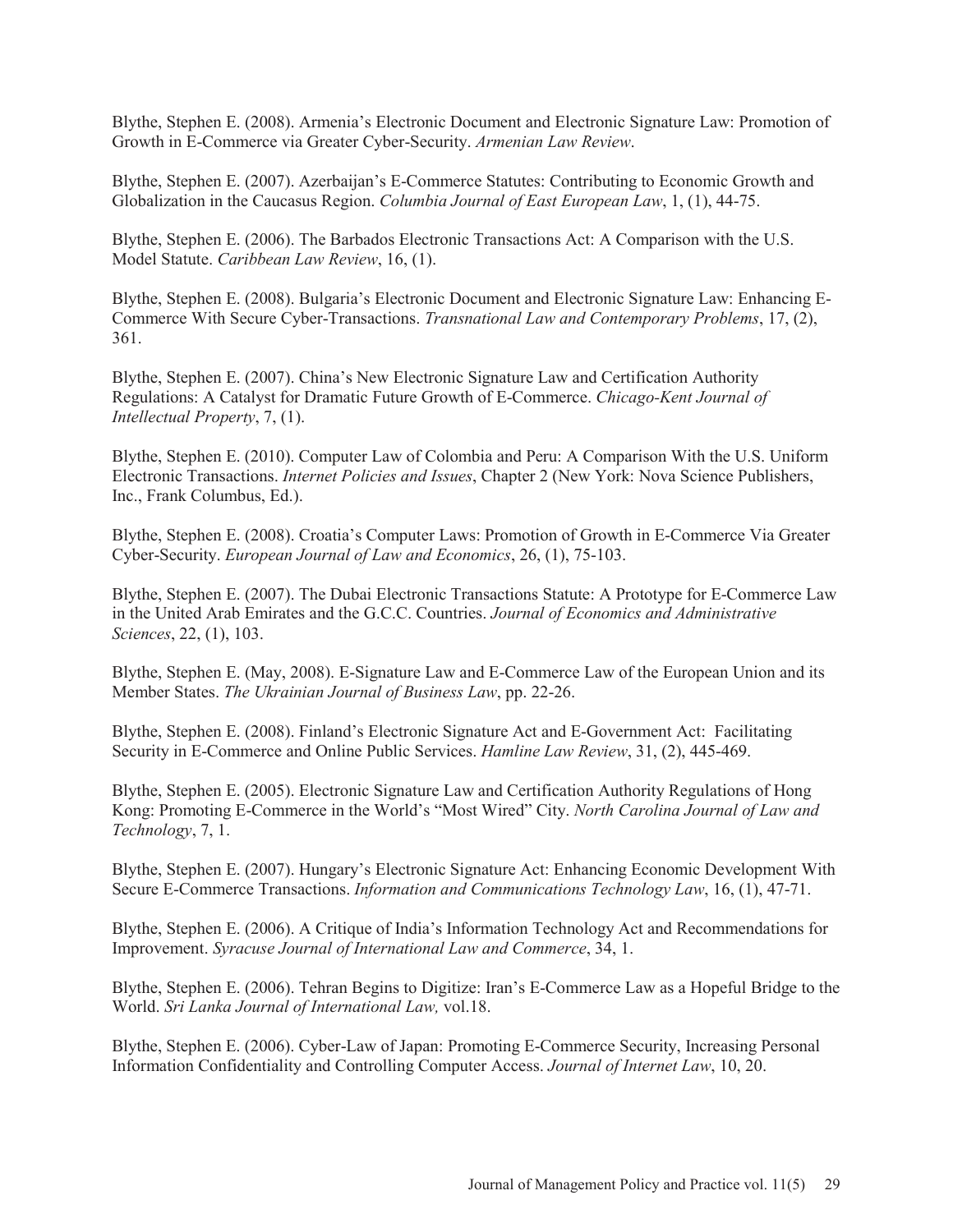Blythe, Stephen E. (2006). The Tiger on the Peninsula is Digitized: Korean E-Commerce Law as a Driving Force in the World's Most Computer-Savvy Nation. *Houston Journal of International* Law, 28, (3), 573-661.

Blythe, Stephen E. (2007). Lithuania's Electronic Signature Law: Providing More Security in E-Commerce Transactions. *Barry Law Review*, 8, 23.

Blythe, Stephen E. (2008). On Top of the World, and Wired: A Critique of Nepal's E-Commerce Law. *Journal of High Technology Law,* 8, 1.

Blythe, Stephen E. (2006). Pakistan Goes Digital: the Electronic Transactions Ordinance as a Facilitator of Growth for E-commerce. *Journal of Islamic State Practices in International Law*, 2, (2), 5.

Blythe, Stephen E. (2006). Singapore Computer Law: An International Trend-Setter with a Moderate Degree of Technological Neutrality. *Ohio Northern University Law Review*, 33, 525-562.

Blythe, Stephen E. (2007). Slovenia's Electronic Commerce and Electronic Signature Act: Enhancing Economic Growth With Secure Cyber-Transactions. *The I.C.F.A.I. Journal of Cyber Law*, 6, (4), 8-33.

Blythe, Stephen E. (2006). Taiwan's Electronic Signature Act: Facilitating the E-Commerce Boom With Enhanced Security. *Proceedings of the Sixth Annual Hawaii International Conference on Business*.

Blythe, Stephen E. (2006). Computer Law of Tunisia: Promoting Secure E-Commerce Transactions With Electronic Signatures. *Arab Law Quarterly*, 20, 317-344.

Blythe, Stephen E. (May 19-23, 2009). The Proposed Computer Laws of Uganda: Moving Toward Secure E-Commerce Transactions and Cyber-Crime Control. *Proceedings of the Tenth Annual Conference of the International Academy of African Business and Development*, Kampala, Uganda.

Blythe, Stephen E. (2005). Digital Signature Law of the United Nations, European Union, United Kingdom and United States: Promotion of Growth in E-Commerce With Enhanced Security. *Richmond Journal of Law and Technology*, 11, (2), 6.

Blythe, Stephen E. (November, 2008). E-Commerce and E-Signature Law of the United States of America. *The Ukrainian Journal of Business Law*.

Blythe, Stephen E. (2006). South Pacific Computer Law: Promoting E-Commerce in Vanuatu and Fighting Cyber-Crime in Tonga. *Journal of South Pacific Law*, 10, (1).

Chung, Rina C.Y. (2003). Hong Kong's 'Smart' Identity Card: Data Privacy Issues and Implications for a Post-September 11<sup>th</sup> America. *Asian-Pacific Law and Policy Journal* 4, 442. In the highly successful Hong Kong Identity Card, the two thumb prints are used as a biometric identifier. *Id*.

Dessent, M. (2002). Browse-Wraps, Click-Wraps and Cyberlaw: Our Shrinking (Wrap) World. *Thomas Jefferson Law Review* 25, (1), 4.

European Union ("E.U.") (1999), *Directive 1999/93/EC of the European Parliament and of the Council of 13 December 1999 on a Community Framework for Electronic Signatures*, (1999/93/EC)—19 January 2000, OJ L OJ No L 13, p.12.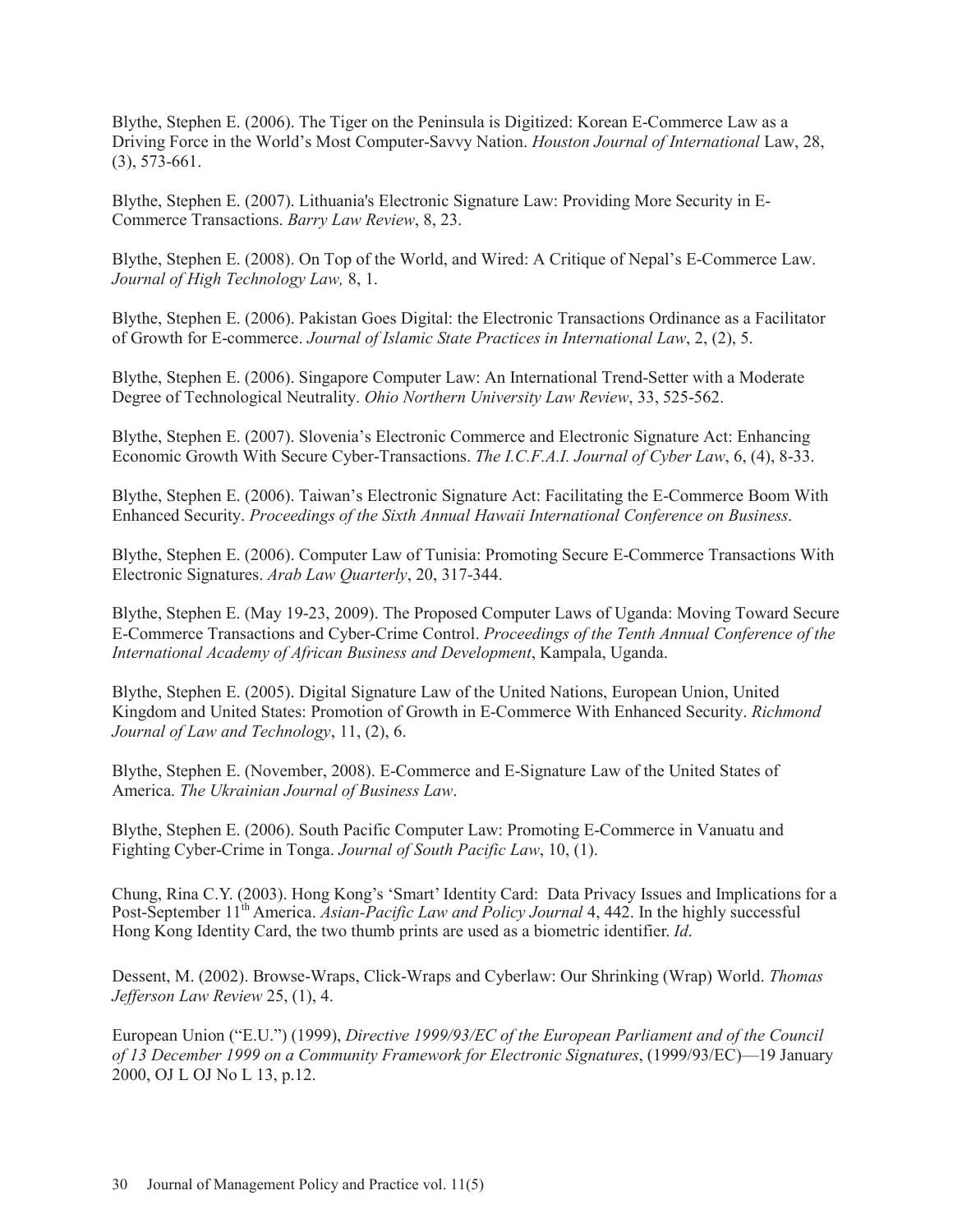Fischer, Susanna Frederick (2001). California Saving Rosencrantz and Guildenstern in a Virtual World? A Comparative Look at Recent Global Electronic Signature Legislation. Association of American Law Schools 2001 Annual Meeting, Section on Law and Computers, *Boston University Journal of Science and Technology Law*, 7, 229-237.

Froomkin, A. Michael (1996). The Essential Role of Trusted Third Parties in Electronic Commerce. *Oregon Law Review*, 75, 49-58 (1996).

Hallerman, D. (1 June 1999). Will Banks Become E-commerce Authorities? *Bank Technology News*, v. 12.

Hogan, T. C. (2000), Notes and Comments—Technology, Now That the Floodgates Have Been Opened, Why Haven't Banks Rushed Into the Certification Authority Business? *North Carolina Banking Institute* 4, 424-27. Under the proposed Ugandan law, a Certification Authority is defined as "a person who issues a certificate." ESB section 1. Under the proposed Ugandan law, a certificate is defined as "a computerbased record which—(a) identifies the certification authority issuing it; (b) names or identifies its subscriber; (c) contains the subscriber's public key; and (d) is digitally signed by the certification authorit6y issuing it." *Id.*

Hong Kong Special Autonomous Region (2000). *Electronic Transactions Ordinance*, Ord. No. 1 of 2000, Section 2. The Hong Kong E-commerce law typically defines a digital signature as follows: "an electronic signature of the signer generated by the transformation of the electronic record using an asymmetric cryptosystem and a hash function such that a person having the initial untransformed electronic record and the signer's public key can determine: (a) whether the transformation was generated using the private key that corresponds to the signer's public key; and (b) whether the initial electronic record has been altered since the transformation was generated." *Id.*

Maurushat, A. (2005). *Hong Kong Law Journal* 35, (3), 569. This argued contended that multi-lateral recognition of Certification Authorities among China, Hong Kong and Singapore should only occur after their PKI legislation has been harmonized and each of them provides sufficient privacy protections for personal data.

Nepal (2005), *Electronic Transactions Ordinance No. 32 of the Year 2061 B.S.,* ss 60-71.

Osty, M.J. and Michael J. Pulcanio (1999). The Liability of Certification Authorities to Relying Third Parties. *John Marshall Journal of Computer and Information Law* 17, 961.

Poggi, C.T. (2000). Electronic Commerce Legislation: An Analysis of European and American Approaches to Contract Formation. *Virginia Journal of International Law* 41, 224. Under the proposed Ugandan law, a digital signature is defined as "a transformation of a message using an asymmetric cryptosystem such that a person having the initial message and the signer's public key can accurately determine—(a) whether the transformation was created using the private key that corresponds to the signer's public key; and (b) whether the message has been altered since the transformation was made." ESB section 1. Furthermore, under the proposed Ugandan law, the digital signature also complies with the requirements contained in the definition of an "Advanced" Electronic Signature: "an electronic signature, which is uniquely linked to the signatory; is reliably capable of identifying the signatory; is created using secure signature creation device that the signatory can maintain under his sole control; and is linked to the data to which it relates in such a manner that any subsequent change of the data or the connections between the data and the signature are detectable." *Id.* In the ESB, a signatory is defined as "a person that holds signature creation data and acts either on its own behalf or on behalf of the person it represents." *Id.*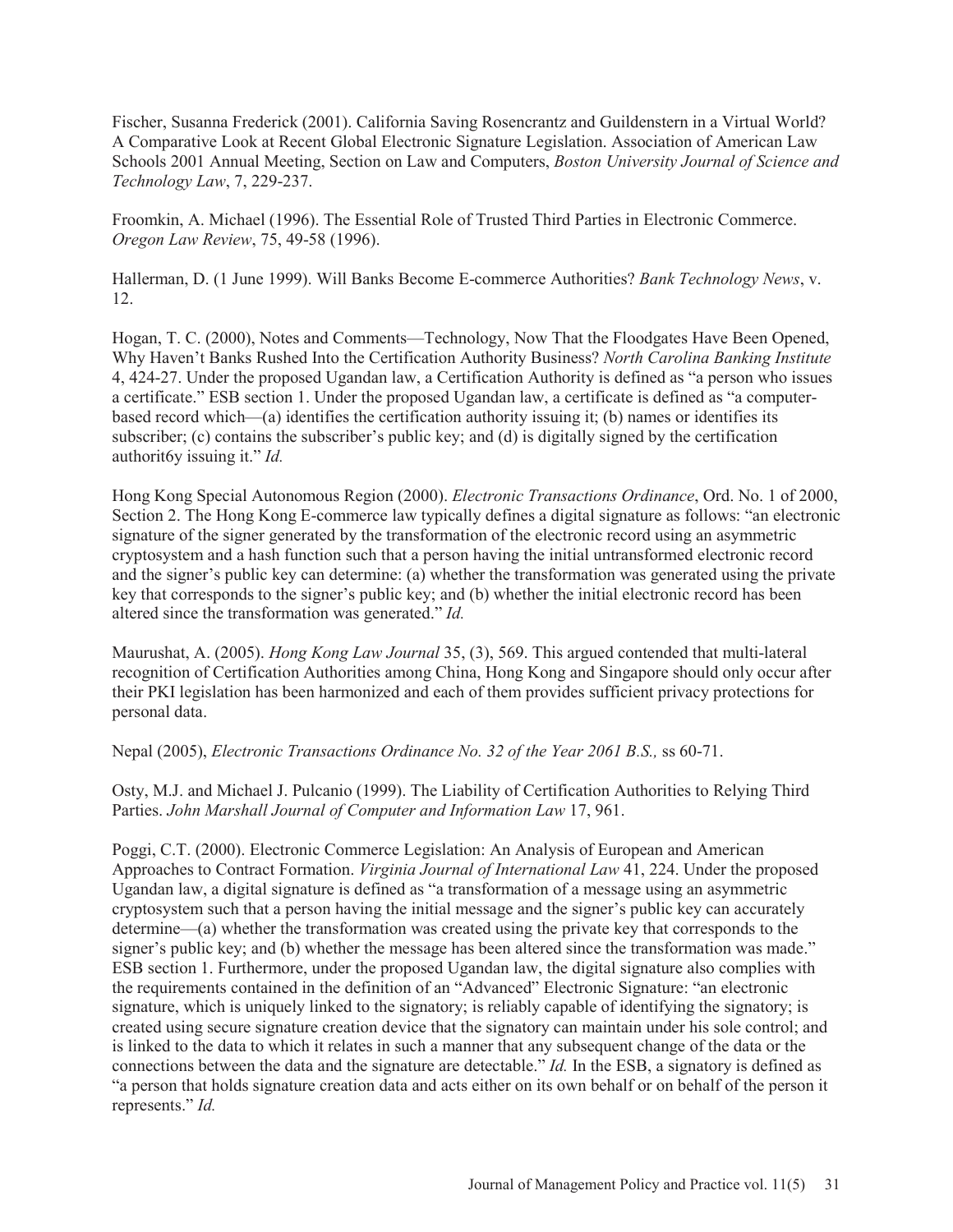Pun, K.H., Lucas Hui, K.P. Chow, W.W. Tsang, C.F. Chong & Felix Chan (2002). Review of the Electronic Transactions Ordinance: Can the Personal Identification Number Replace the Digital Signature? *Hong Kong Law Journal*, 32, 243-256.

Roland, Sarah E (2001). The Uniform Electronic Signatures in Global and National Commerce Act: Removing Barriers to E-Commerce or Just Replacing Them with Privacy and Security Issues?. *Suffolk University Law Review*, 35, 638-45.

Ross, Chad Michael (2005). Comment, Probate—Taylor v. Holt—The Tennessee Court of Appeals Allows a Computer Generated Signature to Validate a Testamentary Will. *University of Memphis Law Review*, 35, 603.

Singapore, Republic of (1993), *Computer Misuse Act* (Cap. 50A).

Singapore, Republic of (1998). *Electronic Transactions Act* (Cap. 88).

Smedinghoff, T.J. (1999). Electronic Contracts: An Overview of Law and Legislation. *PLI/P*, 564, 125- 162.

Stern, J.E. (2001). Note, Federal Legislation: The Electronic Signatures in Global and National Commerce Act. *Berkeley Technology Law Journal*, 16, 395.

Tang, D.K.Y. (1999). Electronic Commerce: American and International Proposals for Legal Structures. *Regulation and Deregulation Policy and Practice in the Utilities and Financial Services Industries* (Chrisopher McCrudden, Ed.), 333.

Tonga, Kingdom of (2003), *Computer Crimes Act*.

Tunisia, Republic of (2000). *Electronic Exchanges and Electronic Commerce Law,* art. 25-37.

Turkey, Republic of (2004). *Electronic Signature Law,* art. 14.

United Arab Emirates (2006). *Federal Law No. 1 of 30 January 2006 on Electronic Commerce and Transactions*.

. United Nations, Commission on International Trade Law (1996). *Model Law on Electronic Commerce With Guide To Enactment*, G.A. Res. 51/162, U.N. GAOR, 51st Sess., Supp. No. 49, p. 336, U.N. Doc. A/51/49.

United States of America (1998). *Uniform Commercial Code*, Sections 2-201 and 2-209.

Uganda, Republic of (2004), *Computer Misuse Bill* (hereinafter "CMB"); http://www.sipilawuganda.com/downloads/computer%20misuse%20bill.pdf.

Uganda, Republic of (2004), *Electronic Signatures Bill* (hereinafter "ESB"); http://www.sipilawuganda.com/downloads/electronic%20signatures%20bill%202004.pdf.

Uganda, Republic of (2004), *Electronic Transactions Bill* (hereinafter "ETB"); http://www.sipilawuganda.com/downloads/electronic%20transactions%20bill.pdf.

Utah, State of (1995), *Utah Code Annotated* 46-3-101 *et seq*.